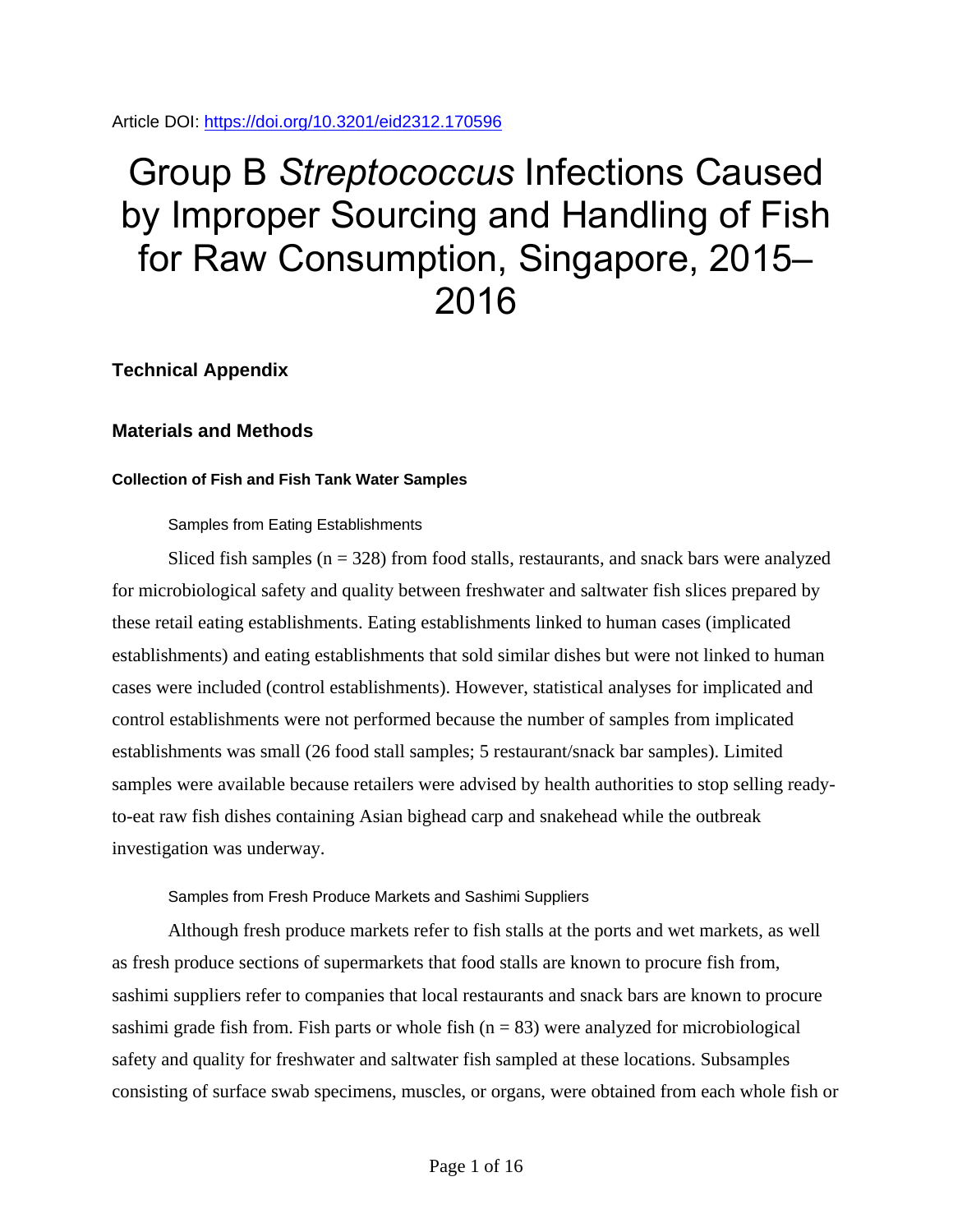fish part sample and subjected to microbial analyses (online Technical Appendix Table 2). During sampling of fish at fresh produce markets, samples of water in which live freshwater fish were kept were also collected. Microbial safety and quality of water were analyzed to assess their potential to cause cross-contamination among live fish in the market.

## Samples from Ports

A total of 586 whole freshwater fish samples and 98 holding water samples were collected at ports in Singapore. These samples were tested for group B *Streptococcus* (GBS), GBS serotype III, and GBS sequence type (ST) 283.

# Transport of Samples

Whole fish and fish part samples were purchased in their original packaging; sliced fish were collected in sterile bags, and fish tank water samples were collected in sterile bottles. All samples were transported on ice, kept refrigerated in laboratories, and analyzed on the day of collection.

# Testing of Samples

Microbiological testing of fish and fish tank water samples was performed by 3 laboratories: the Environmental Health Institute (EHI) of the National Environment Agency, the Veterinary Public Health Laboratory of the Agri-Food and Veterinary Authority of Singapore (AVA), and an accredited commercial laboratory. The Veterinary Public Health Laboratory performed testing for GBS in whole fish and fish tank water samples collected from ports, and EHI performed testing for GBS on all other samples. Standard plates counts (SPCs) for *Escherichia coli*, *Staphylococcus aureus*, *Listeria monocytogenes*, *Salmonella* spp., *Vibrio cholerae*, and *V. parahaemolyticus* from fish slices collected from eating establishments was performed by an accredited commercial laboratory. SPCs for *E. coli*, *S. aureus*, *Aeromonas* spp., *L. monocytogenes*, *Salmonella* spp., *V. cholerae*, and *V. parahemolyticus* in whole fish and fish parts collected from ports, wet markets, supermarkets, and sashimi suppliers was performed by EHI. *S. aureus*, *Salmonella* spp., *V. cholerae*, and *V. parahaemolyticus* isolated by EHI and the accredited commercial laboratory were further characterized at EHI.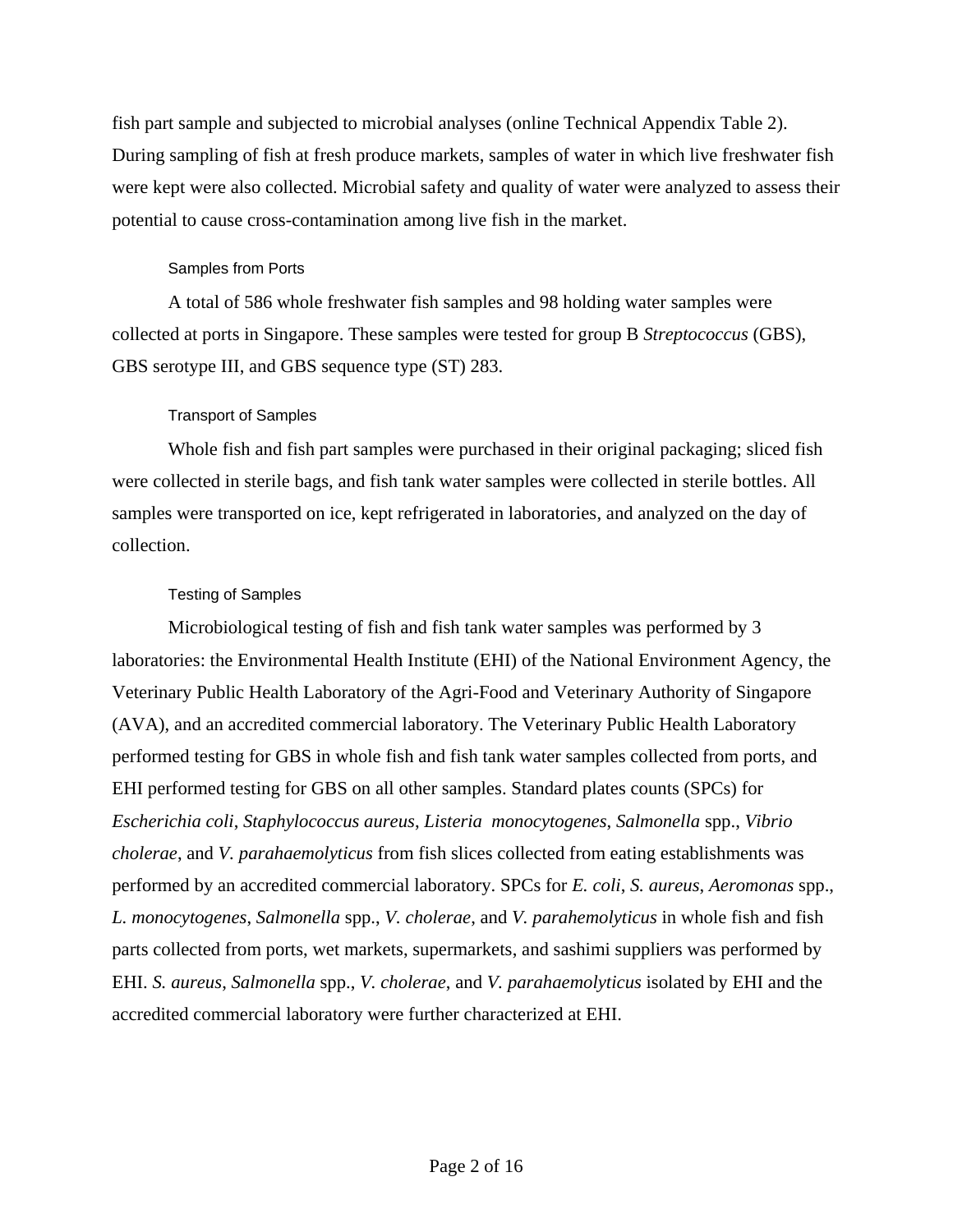#### **GBS Analysis**

Fish and fish tank water samples collected from ports were analyzed by Agri-Food and Veterinary Authority of Singapore by using a proprietary method that involved screening for GBS and GBS serotype III with a multiplex PCR method and isolation of viable GBS ST283 by culture method. GBS analyses on all other samples were conducted at EHI by using a modified protocol (*1*). Each fish surface swab sample was prepared by applying a premoistened sponge swab (3M Company, Maplewood. MN, USA) onto the entire surface area of each whole fish or fish part sample. The sponge swab was then suspended in 9 mL of Todd Hewitt broth (Acumedia, Lansing, MI, USA) containing colistin sulfate  $(7.5 \mu g/mL)$  and nalidixic acid  $(5 \mu g)$ g/mL) and homogenized by using a Stomacher (model 400; Seward Medical, Worthing, UK) with a paddle speed of 230 rpm for 30 s. A total of 25 g each of fish muscle sample, fish organ composite sample, and sliced fish sample was homogenized with 225 mL of Todd Hewitt broth containing antimicrobial drugs by using a Stomacher.

Each 500-mL fish tank water sample was concentrated by using membrane filtration with sterile 0.45-µm pore size filters made of mixed cellulose esters (Merck Millipore, Darnstadt, Germany). Membranes were then suspended in 20 mL of Todd Hewitt broth containing antimicrobial drugs. Homogenized aliquots and membranes were incubated at 37°C for 24 h. Secondary enrichment was performed by transferring 1 mL of the enriched Todd Hewitt broth to 5 mL brain heart infusion broth (Acumedia) and incubating at 37°C for 24 h. Nucleic acids were extracted from enriched brain heart infusion broth and selected preenriched sample suspensions in Todd Hewitt broth containing antimicrobial drugs by using a method described (*2*).

GBS was detected by using a singleplex PCR specific for the *dltR* gene (*3*). All GBS PCR-positive samples were cultured to obtain viable isolates. Culture involved plating of  $100 \mu L$ of serially diluted  $(0-10^5$  dilutions) enriched brain heart infusion broth onto Brilliance GBS Agar (Thermo Fisher Scientific, Darmstadt, Germany) and incubating the agar at 37°C for 24 h. Presumptive mauve colonies were confirmed as GBS by serologic analysis using the Streptococcal Grouping Kit (Oxoid, Basingstoke, UK) according to the manufacturer's instructions.

Although 103 of 522 enriched samples tested by EHI were positive for GBS by PCR, only 35 of these samples yielded GBS isolates when plated on chromogenic agar; GBS was not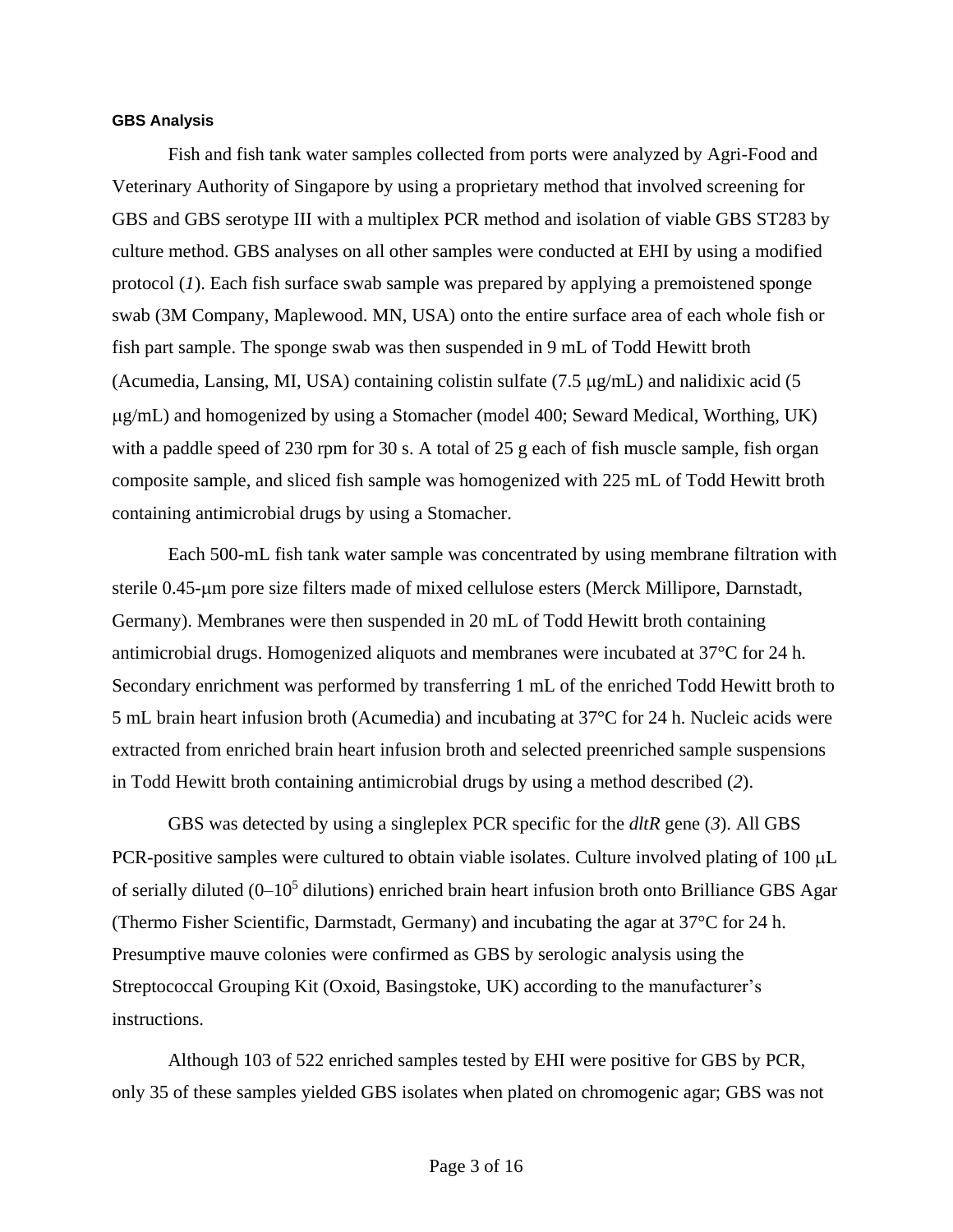recovered from the other 68 PCR-positive samples. A high background flora could have masked GBS in these 68 enriched samples. This masking is supported by the observation that of the 68 isolate-negative samples, 57 initially showed PCR-negative results, but then showed PCRpositive results after a 2-day enrichment. This change in results indicated low amounts of GBS in the original samples. Presampling manipulation, such as freezing, could have also contributed to the low yield.

Because recovery of viable isolates was not always successful for GBS PCR-positive samples, the enriched broth of these samples was further screened for GBS serotype III by using published primers (*4*). This screening was performed to estimate the highest possible contamination rate of GBS serotype III ST283 in fish.

A total of 84 GBS isolates were characterized by using serotyping, multilocus sequence typing (MLST), and whole-genome sequencing methods. Serotyping of GBS isolates was performed by using the IMMULEX STREP-B Antisera Set (Staten Serum Institut Diagnostica, Hillerød, Denmark) according to the manufacturer's instructions. Results were confirmed by using a published multiplex PCR protocol (*5*). MLST was performed by using published primers and Sanger sequencing (*6*). Aligned nucleotide sequences of amplified products were compared with sequences in the PubMLST *Streptococcus agalactiae* Database (http://pubmlst.org/sagalactiae/) for identification of sequence types.

Whole-genome sequencing was performed by the Genome Institute of Singapore and the Agency for Science, Technology and Research by using a NextSeq 500 sequencer (Illumina, San Diego, CA, USA) according to protocols described (*7*). A total of 1 mL of each GBS overnight culture in brain heart infusion broth was centrifuged, and the pellet of bacterial cells was lysed by using enzymatic lysis buffer at 37°C for 45 min, followed by extraction using the DNeasy Blood and Tissue Kit (QIAGEN, Valencia, CA, USA) according to the manufacturer's instructions. Genomic DNA shearing was performed by using an M220 Focused Ultrasonicator (Covaris, Woburn, MA, USA), and library preparation was performed by using the TruSeq Nano DNA LT Library Prep Kit Pooled libraries (Illumina). Samples were then sequenced by using a NextSeq 500 sequencer with  $2 \times 151$ -bp reads. All sequencing data are available in GenBank under BioProject PRJNA293392.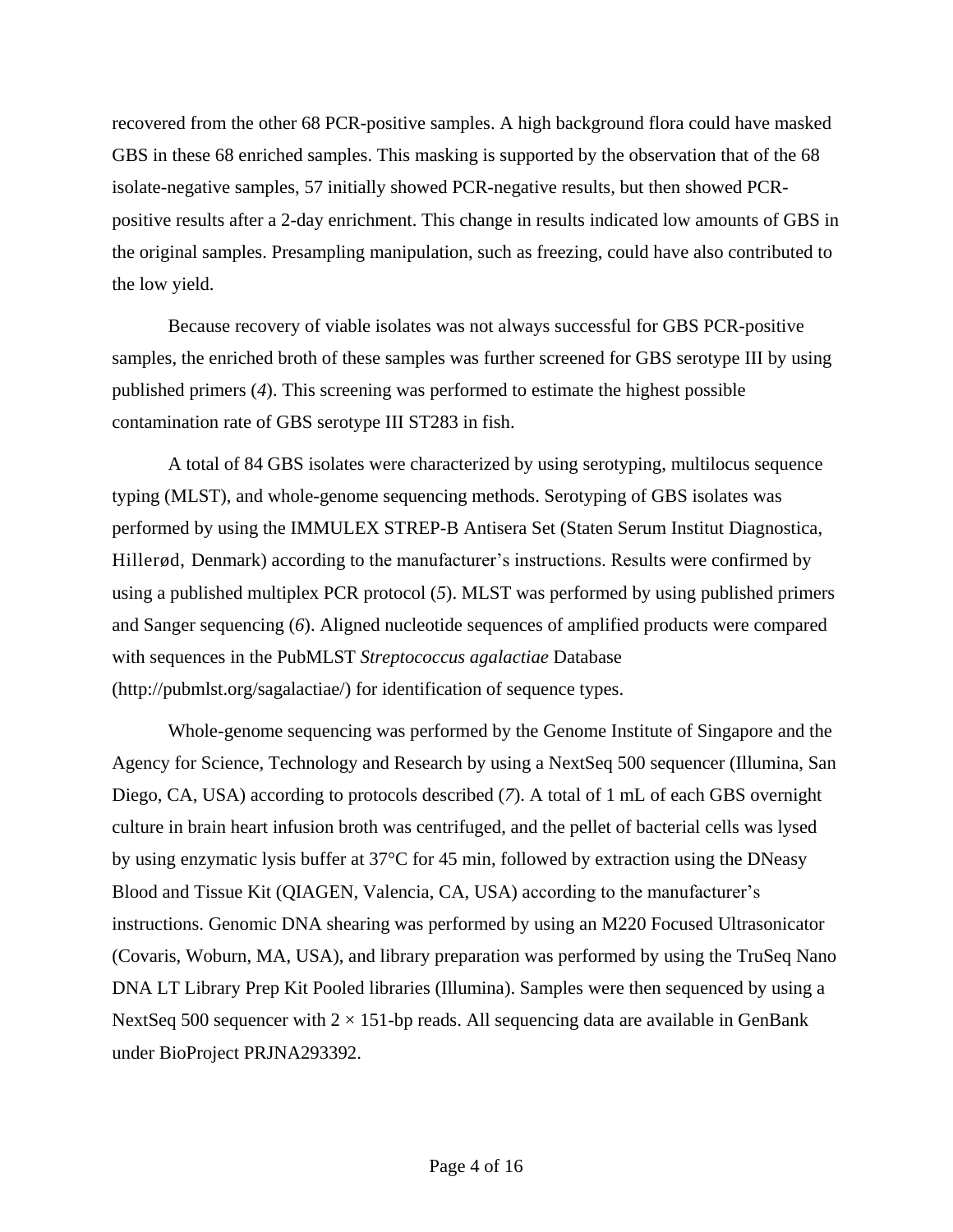#### **Sequence Analysis**

All primary sequence analysis was performed by the Genome Institute of Singapore with the Efficient Rapid Microbial Sequencing Platform. Reference-based analyses were performed by using the SG-M1 genome (*8*) as a reference. FASTQ files were mapped by using Burrows-Wheeler Aligner version 0.7.10 software (*9*). Indel realignment and single-nucleotide polymorphism (SNP) calling was performed by using Lofreq\* version 2.1.2 with default parameters (*10*). Maximum-likelihood SNP trees (ignoring indels) of GBS ST283 strains were created by using SNPhylo (*11*). Neighbor-joining trees of all GBS strains were created by using APE version 3.5 (*12*). All phylogenetic trees were visualized with GGTREE version 3.2 (*13*) in R version 3.2.2 (https://www.R-project.org). Publicly available sequences of GBS were downloaded from the GenBank Short Read Archive (for Illumina datasets; http://www.ncbi.nlm.nih.gov/sra) and the Genbank FTP site (for assembled genomes; https://www.ncbi.nlm.nih.gov/genome/genomes/186?). MLST and resistance gene predictions were made by using SRST2 version 0.1.8 (*14*) for Illumina sequenced strains or manually by using BLASTN (*15*) for fully assembled reference sequences, the recommended MLST database (http://pubmlst.org/sagalactiae/) (*16*), and the ARGannot resistance gene database (*17*) included with SRST2.

#### **SPCs and** *E. coli* **and** *S. aureus* **Counts**

The protocols used by EHI are described below. Each fish surface swab sample was prepared by applying a premoistened sponge swab onto a 10 cm  $\times$  10 cm surface area of each fish part or whole fish sample. The sponge swab was then suspended in 9 mL Butterfield buffer and homogenized by using a Stomacher. A total of 25 g of each fish muscle and sliced fish sample was homogenized with 225 mL of universal preenrichment broth (Acumedia) by using a Stomacher. Each 500-mL fish tank water sample was concentrated by membrane filtration using 0.45-m pore size filters and suspended in 20 mL of universal preenrichment broth. SPCs and *E. coli* and *S. aureus* counts were determined performed according to described methods (*18*). The presence of the methicillin resistance gene and enterotoxin-producing genes (*sea*, *seb*, *sec*, *sed*, *see*, *seg*, *seh*, *sei*, *sej*, and *sel*) of 18 *S. aureus* isolates from 17 fish was determined by using published primers (*19*–*21*).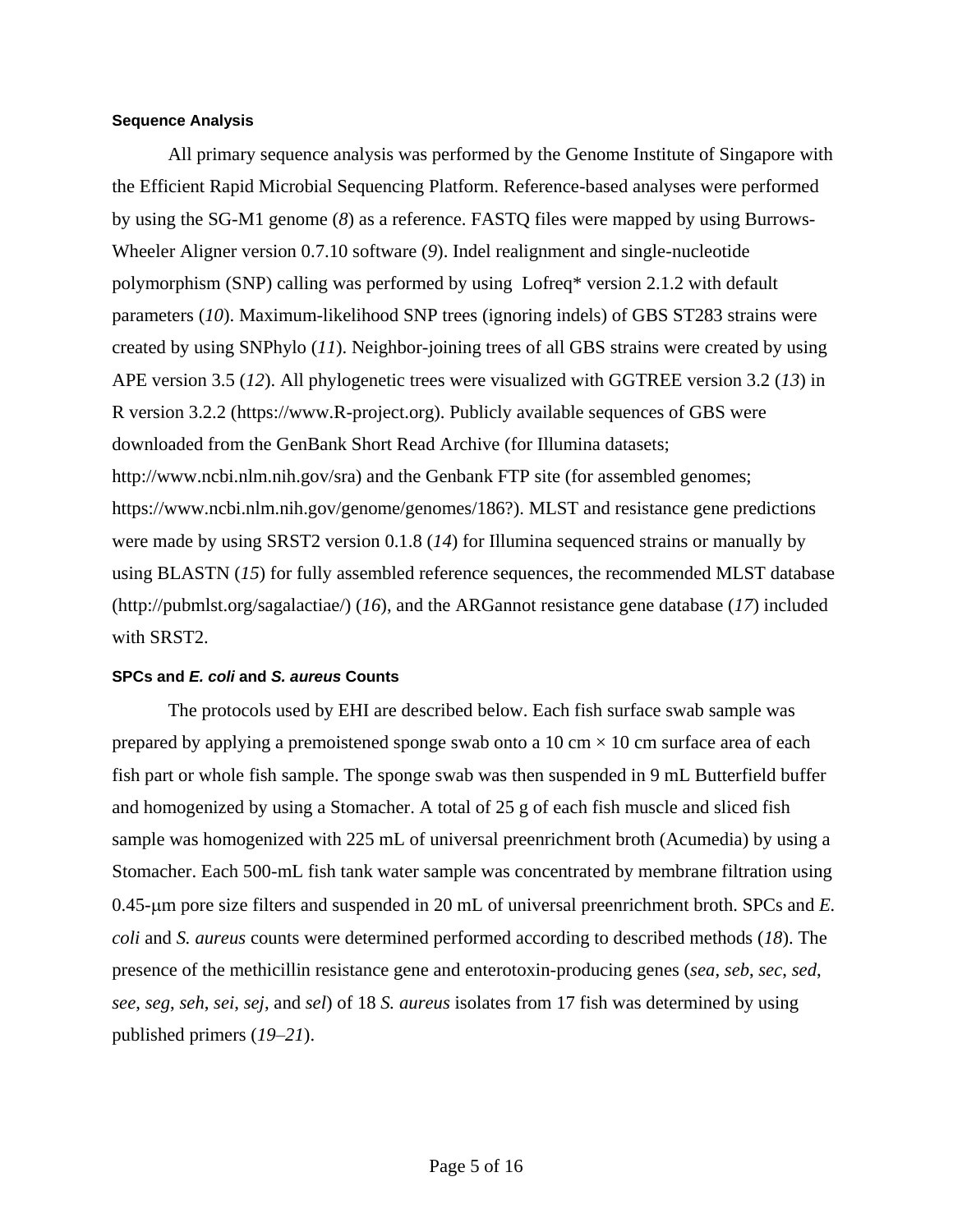# **Detection of** *Aeromonas* **spp.,** *Listeria monocytogenes, Salmonella* **spp.,** *Vibrio cholerae***, and** *V. parahaemolyticus*

Each fish surface swab sample was prepared by applying a premoistened sponge swab onto the entire surface area of each fish part or whole fish sample. The sponge swab was then suspended in 9 mL of universal preenrichment broth and homogenized by using a Stomacher. All stomached aliquots (surface swab specimens, fish muscle, fish organs, sliced fish) resuspended in universal preenrichment broth were incubated at 37°C for 24 h for detection of *Aeromonas* spp. (*A. caviae*, *A. hydrophila*, and *A. sobria*), *L. monocytogenes*, *Salmonella* spp., *V. cholerae*, and *V. parahaemolyticus*. A 10-µL loopful of an enriched culture in universal preenrichment broth was subcultured onto starch-ampicillin agar (Himedia, Mumbai, India), PALCAM agar (Acumedia), and xylose-lysine-desoxycholate (XLD) agar (Oxoid) for isolation of *Aeromonas* spp., *L. monocytogenes*, and *Salmonella* spp.; and onto thiosulfate-citrate-bile salt-sucrose agar (Acumedia) for isolation of and *V*. *cholerae* and *V. parahaemolyticus*. All selective agars were incubated at 37°C for 24 h, except for PALCAM agar, which was incubated at 37°C for 48 h.

After incubation, colonies on starch-ampicillin agar were flooded with diluted (1:20) iodine solution (Oxoid) to detect colonies with zones of clearance. Presumptive *Aeromonas* spp. colonies were streaked onto tryptic soy agar (Acumedia) for purification and biochemical confirmation by using API 20 E (bioMérieux, Marcy l'Étoile, France). Presumptive gray–green colonies surrounded by dark halos on PALCAM agar were picked for identification of *L. monocytogenes* by using a *Listeria* genus–specific PCR and a *L. monocytogenes* species–specific PCR that targeted the *prs* gene (*22*) and the *inlA* gene (*23*).

All other bacteria isolates, *Salmonella* spp. (n = 2), *V. cholerae* (n = 16), and *V. parahaemolyticus* (n = 6), were verified biochemically by using described methods (*18*). Sequence types of *Salmonella* spp. isolates were determined by using primers and Sanger sequencing, as well as comparison of sequences in the MLST database (http://mlst.warwick.ac.uk/mlst/dbs/Senterica/documents/primersEnterica\_html). Sixteen *V. cholerae* isolates from 9 fish and 1 fish tank water samples were screened for virulence genes (*ctxA*, *ctxB*, and *tcpA*) by using published primers (*24*–*26*). Six *V. parahaemolyticus* isolates from 5 fish samples were screened for virulence genes (*tdh*, *trh1*, and *trh2*) by using published primers (*27*,*28*). Nucleic acids of all bacterial isolates, including GBS, were extracted by using the DNeasy Blood and Tissue Kit (QIAGEN). Amplified product sizes were analyzed by using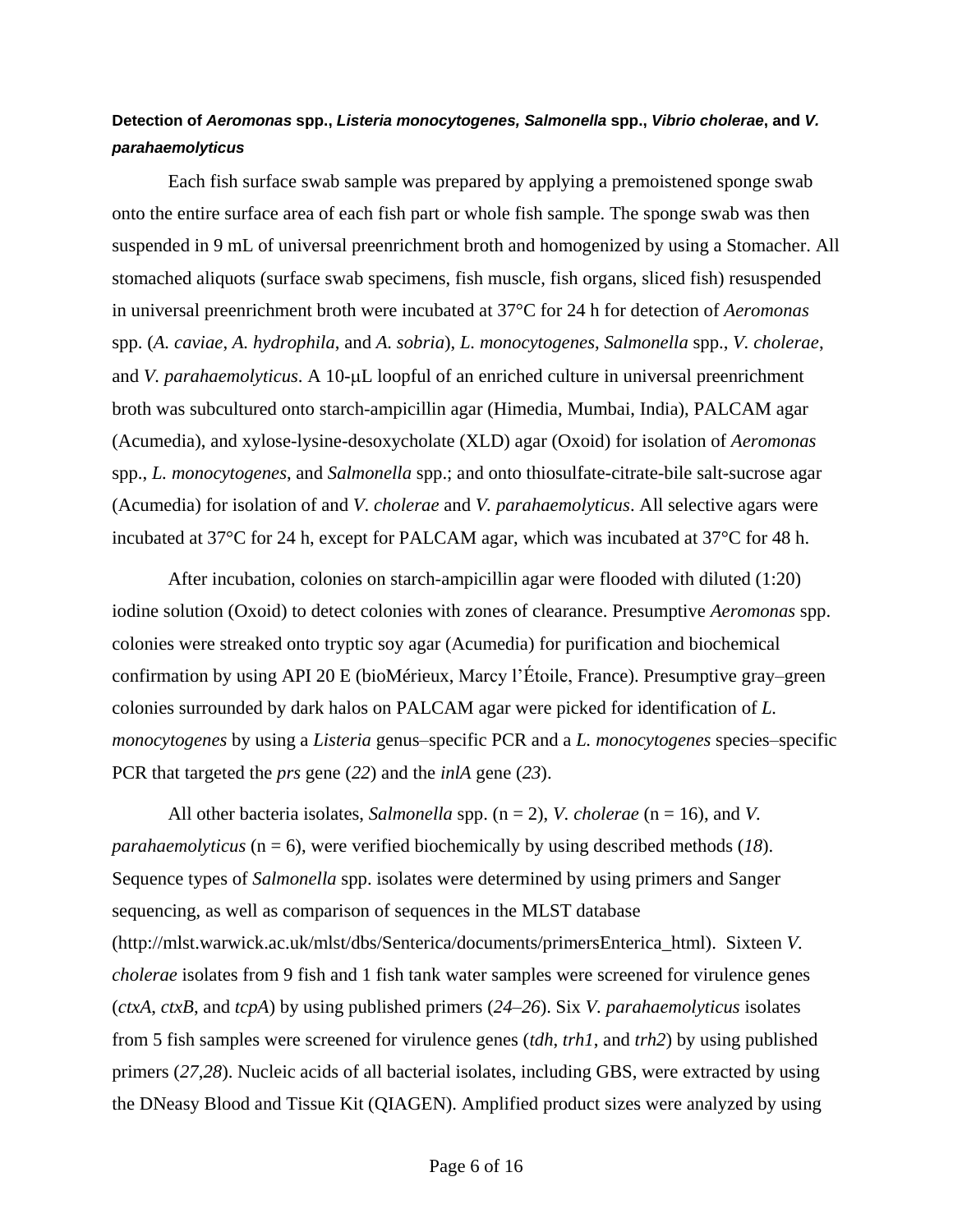the QIAxcel DNA Screening Kit (QIAGEN) or the QIAxcel DNA High Resolution Kit (QIAGEN) as appropriate.

#### **SPCs in Fish Pieces before and after Rinsing**

We analyzed 21 sets of saltwater fish muscle samples to determine if SPC could be reduced by rinsing with water. Each set of samples consisted of 2 muscle pieces (each 5 cm  $\times$  5  $\text{cm} \times 1 \text{ cm}$ ). One piece served as a control (before rinsing), and the other piece was rinsed with 500 mL of sterile water. We analyzed fish muscle samples for SPCs according a described method (*18*).

## **References**

- 1. van der Mee-Marquet N, Domelier A-S, Salloum M, Violette J, Arnault L, Gaillard N, et al.; Bloodstream Infection Study Group of the Reseau des Hygienistes de la Region Centre. Molecular characterization of temporally and geographically matched *Streptococcus agalactiae* strains isolated from food products and bloodstream infections. Foodborne Pathog Dis. 2009;6:1177–83. [PubMed](https://www.ncbi.nlm.nih.gov/entrez/query.fcgi?cmd=Retrieve&db=PubMed&list_uids=19743924&dopt=Abstract) <http://dx.doi.org/10.1089/fpd.2009.0287>
- 2. Chau ML, Hartantyo SH, Yap M, Kang JSL, Aung KT, Gutiérrez RA, et al. Diarrheagenic pathogens in adults attending a hospital in Singapore. BMC Infect Dis. 2016;16:32. [PubMed](https://www.ncbi.nlm.nih.gov/entrez/query.fcgi?cmd=Retrieve&db=PubMed&list_uids=26822615&dopt=Abstract) <http://dx.doi.org/10.1186/s12879-016-1354-0>
- 3. Lamy M-C, Dramsi S, Billoët A, Réglier-Poupet H, Tazi A, Raymond J, et al. Rapid detection of the "highly virulent" group B *Streptococcus* ST-17 clone. Microbes Infect. 2006;8:1714–22. [PubMed](https://www.ncbi.nlm.nih.gov/entrez/query.fcgi?cmd=Retrieve&db=PubMed&list_uids=16822689&dopt=Abstract) <http://dx.doi.org/10.1016/j.micinf.2006.02.008>
- 4. Poyart C, Tazi A, Réglier-Poupet H, Billoët A, Tavares N, Raymond J, et al. Multiplex PCR assay for rapid and accurate capsular typing of group B streptococci. J Clin Microbiol. 2007;45:1985–8[.](https://www.ncbi.nlm.nih.gov/entrez/query.fcgi?cmd=Retrieve&db=PubMed&list_uids=17376884&dopt=Abstract) [PubMed](https://www.ncbi.nlm.nih.gov/entrez/query.fcgi?cmd=Retrieve&db=PubMed&list_uids=17376884&dopt=Abstract) <http://dx.doi.org/10.1128/JCM.00159-07>
- 5. Imperi M, Pataracchia M, Alfarone G, Baldassarri L, Orefici G, Creti R. A multiplex PCR assay for the direct identification of the capsular type (Ia to IX) of *Streptococcus agalactiae.* J Microbiol Methods. 2010;80:212-4. [PubMed](https://www.ncbi.nlm.nih.gov/entrez/query.fcgi?cmd=Retrieve&db=PubMed&list_uids=19958797&dopt=Abstract) <http://dx.doi.org/10.1016/j.mimet.2009.11.010>
- 6. Jones N, Bohnsack JF, Takahashi S, Oliver KA, Chan M-S, Kunst F, et al. Multilocus sequence typing system for group B *Streptococcus*. J Clin Microbiol. 2003;41:2530–6. [PubMed](https://www.ncbi.nlm.nih.gov/entrez/query.fcgi?cmd=Retrieve&db=PubMed&list_uids=12791877&dopt=Abstract) <http://dx.doi.org/10.1128/JCM.41.6.2530-2536.2003>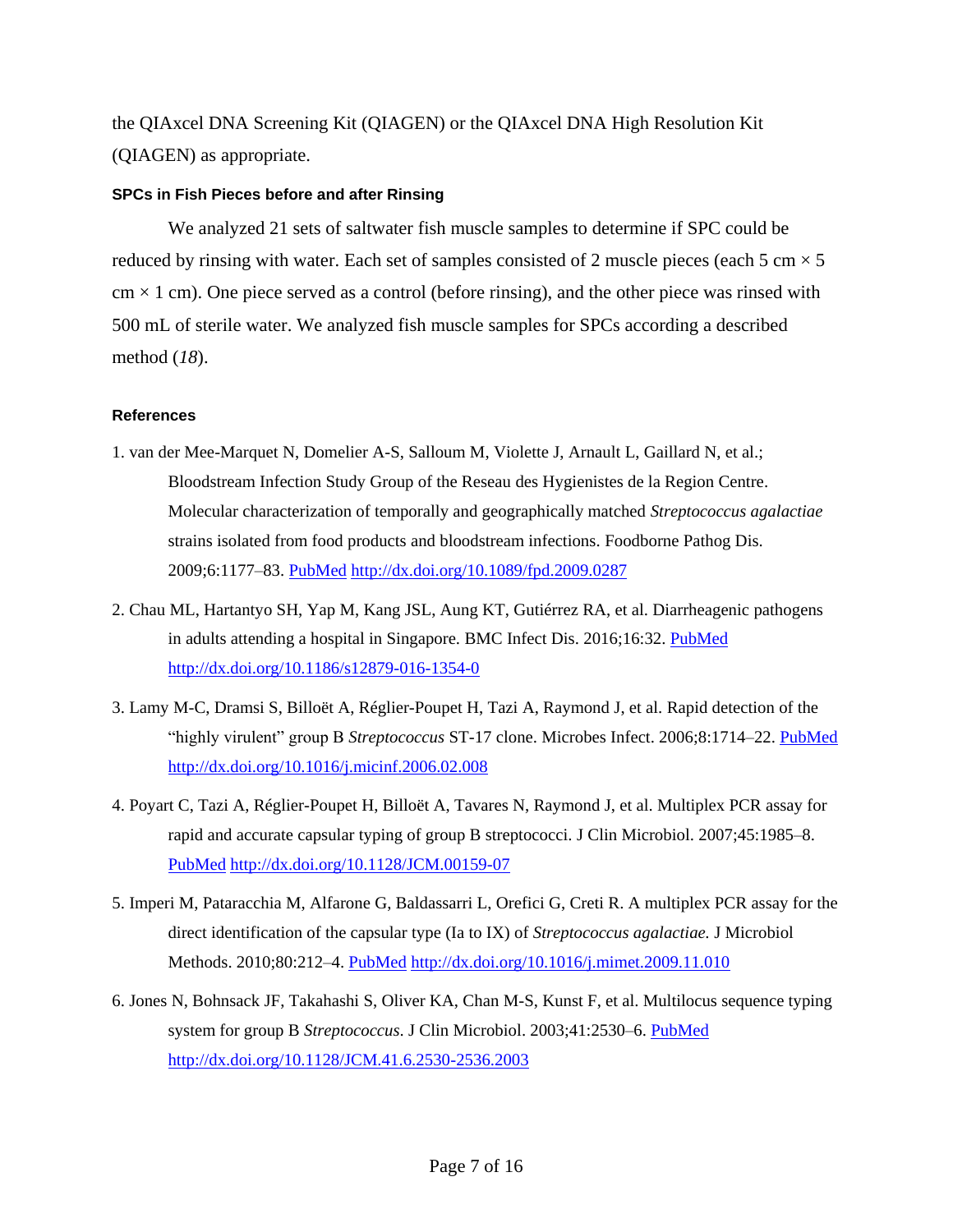- 7. Kalimuddin S, Chen SL, Lim CTK, Koh TH, Tan TY, Kam M, et al.; Singapore Group B Streptococcus Consortium. 2015 epidemic of severe *Streptococcus agalactiae* ST283 infections in Singapore associated with the consumption of raw freshwater fish: a detailed analysis of clinical, epidemiological and bacterial sequencing data. Clin Infect Dis. 2017;64(Suppl\_2):S145– 52. [PubMed](https://www.ncbi.nlm.nih.gov/entrez/query.fcgi?cmd=Retrieve&db=PubMed&list_uids=28475781&dopt=Abstract) <http://dx.doi.org/10.1093/cid/cix021>
- 8. Mehershahi KS, Hsu LY, Koh TH, Chen SL. Complete genome sequence of *Streptococcus agalactiae* serotype III, multilocus sequence type 283 strain SG-M1. Genome Announc. 2015;3:e01188–15[.](https://www.ncbi.nlm.nih.gov/entrez/query.fcgi?cmd=Retrieve&db=PubMed&list_uids=26494662&dopt=Abstract) [PubMed](https://www.ncbi.nlm.nih.gov/entrez/query.fcgi?cmd=Retrieve&db=PubMed&list_uids=26494662&dopt=Abstract)
- 9. Li H, Durbin R. Fast and accurate short read alignment with Burrows-Wheeler transform. Bioinformatics. 2009;25:1754–60. [PubMed](https://www.ncbi.nlm.nih.gov/entrez/query.fcgi?cmd=Retrieve&db=PubMed&list_uids=19451168&dopt=Abstract) <http://dx.doi.org/10.1093/bioinformatics/btp324>
- 10. Wilm A, Aw PPK, Bertrand D, Yeo GHT, Ong SH, Wong CH, et al. LoFreq: a sequence-quality aware, ultra-sensitive variant caller for uncovering cell-population heterogeneity from high-throughput sequencing datasets. Nucleic Acids Res. 2012;40:11189-201. [PubMed](https://www.ncbi.nlm.nih.gov/entrez/query.fcgi?cmd=Retrieve&db=PubMed&list_uids=23066108&dopt=Abstract) <http://dx.doi.org/10.1093/nar/gks918>
- 11. Lee T-H, Guo H, Wang X, Kim C, Paterson AH. SNPhylo: a pipeline to construct a phylogenetic tree from huge SNP data. BMC Genomics. 2014;15:162. [PubMed](https://www.ncbi.nlm.nih.gov/entrez/query.fcgi?cmd=Retrieve&db=PubMed&list_uids=24571581&dopt=Abstract) [http://dx.doi.org/10.1186/1471-](http://dx.doi.org/10.1186/1471-2164-15-162) [2164-15-162](http://dx.doi.org/10.1186/1471-2164-15-162)
- 12. Paradis E, Claude J, Strimmer K. APE: analyses of phylogenetics and evolution in R language. Bioinformatics. 2004;20:289–90. [PubMed](https://www.ncbi.nlm.nih.gov/entrez/query.fcgi?cmd=Retrieve&db=PubMed&list_uids=14734327&dopt=Abstract) <http://dx.doi.org/10.1093/bioinformatics/btg412>
- 13. Yu G, Smith DK, Zhu H, Guan Y, Lam TT-Y. GGTREE: an R package for visualization and annotation of phylogenetic trees with their covariates and other associated data. Methods in Ecology and Evolution. 2016 [cited 2017 Aug 16]. https://www.researchgate.net/publication/306241714\_ggtree\_an\_R\_package\_for\_visualization\_a nd\_annotation\_of\_phylogenetic\_trees\_with\_their\_covariates\_and\_other\_associated\_data
- 14. Inouye M, Dashnow H, Raven L-A, Schultz MB, Pope BJ, Tomita T, et al. SRST2: Rapid genomic surveillance for public health and hospital microbiology labs. Genome Med. 2014;6:90. [PubMed](https://www.ncbi.nlm.nih.gov/entrez/query.fcgi?cmd=Retrieve&db=PubMed&list_uids=25422674&dopt=Abstract) <http://dx.doi.org/10.1186/s13073-014-0090-6>
- 15. Camacho C, Coulouris G, Avagyan V, Ma N, Papadopoulos J, Bealer K, et al. BLAST+: architecture and applications. BMC Bioinformatics. 2009;10:421. [PubMed](https://www.ncbi.nlm.nih.gov/entrez/query.fcgi?cmd=Retrieve&db=PubMed&list_uids=20003500&dopt=Abstract) [http://dx.doi.org/10.1186/1471-](http://dx.doi.org/10.1186/1471-2105-10-421) [2105-10-421](http://dx.doi.org/10.1186/1471-2105-10-421)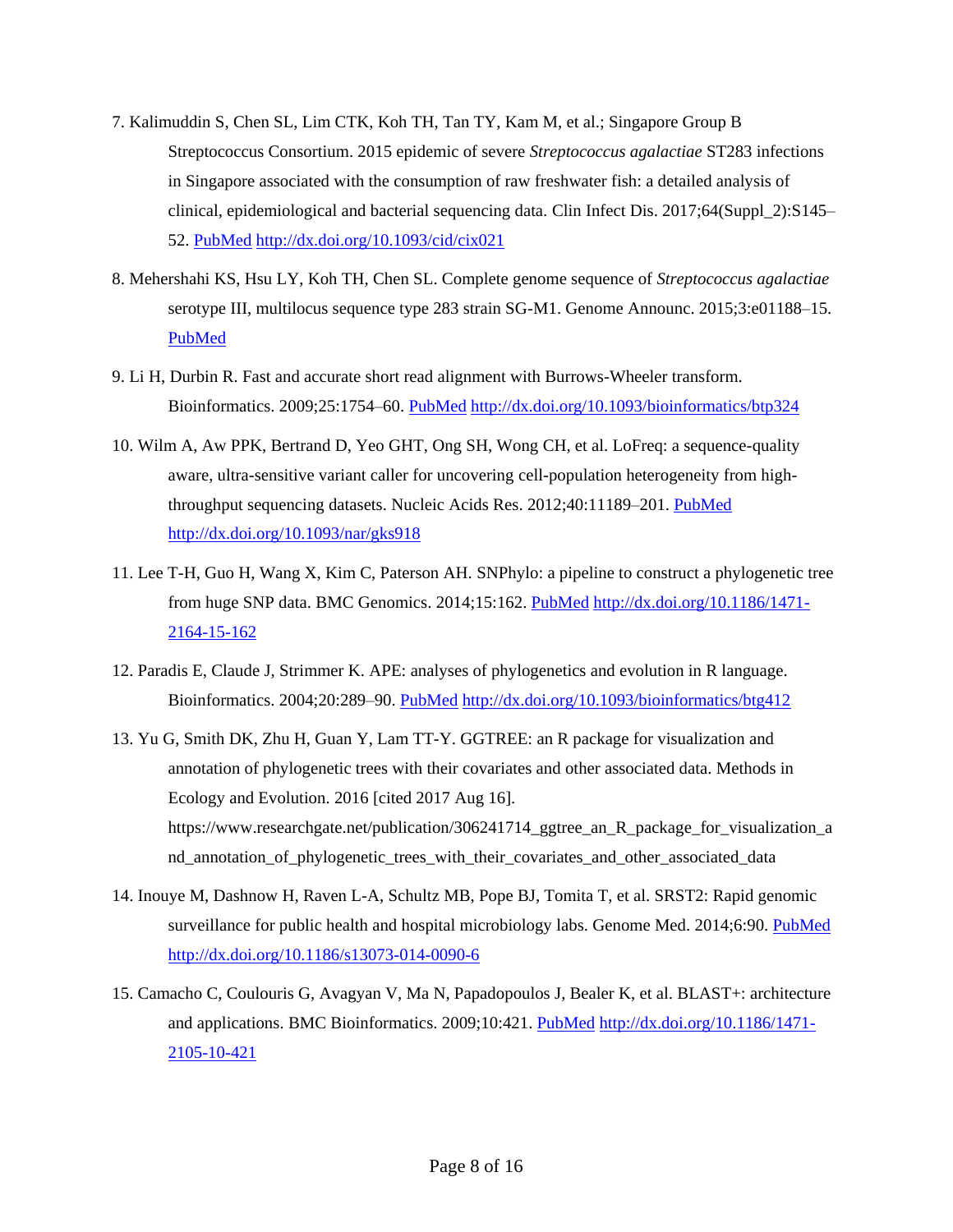- 16. Jolley KA, Maiden MC. BIGSdb: scalable analysis of bacterial genome variation at the population level. BMC Bioinformatics. 2010;11:595. [PubMed](https://www.ncbi.nlm.nih.gov/entrez/query.fcgi?cmd=Retrieve&db=PubMed&list_uids=21143983&dopt=Abstract) <http://dx.doi.org/10.1186/1471-2105-11-595>
- 17. Gupta SK, Padmanabhan BR, Diene SM, Lopez-Rojas R, Kempf M, Landraud L, et al. ARG-ANNOT, a new bioinformatic tool to discover antibiotic resistance genes in bacterial genomes. Antimicrob Agents Chemother. 2014;58:212–20. [PubMed](https://www.ncbi.nlm.nih.gov/entrez/query.fcgi?cmd=Retrieve&db=PubMed&list_uids=24145532&dopt=Abstract) [http://dx.doi.org/10.1128/AAC.01310-](http://dx.doi.org/10.1128/AAC.01310-13) [13](http://dx.doi.org/10.1128/AAC.01310-13)
- 18. Aung KT, Lo JA, Chau ML, Kang JS, Yap HM, Gutiérrez RA, et al. Microbiological safety assessment and risk mitigation of Indian rojak (deep fried ready-to-eat food) in Singapore. Southeast Asian J Trop Med Public Health. 2016;47:1231–45.
- 19. Rosec JP, Gigaud O. Staphylococcal enterotoxin genes of classical and new types detected by PCR in France. Int J Food Microbiol. 2002;77:61–70. [PubMed](https://www.ncbi.nlm.nih.gov/entrez/query.fcgi?cmd=Retrieve&db=PubMed&list_uids=12076039&dopt=Abstract) [http://dx.doi.org/10.1016/S0168-](http://dx.doi.org/10.1016/S0168-1605(02)00044-2) [1605\(02\)00044-2](http://dx.doi.org/10.1016/S0168-1605(02)00044-2)
- 20. Cremonesi P, Luzzana M, Brasca M, Morandi S, Lodi R, Vimercati C, et al. Development of a multiplex PCR assay for the identification of *Staphylococcus aureus* enterotoxigenic strains isolated from milk and dairy products. Mol Cell Probes. 2005;19:299-305. [PubMed](https://www.ncbi.nlm.nih.gov/entrez/query.fcgi?cmd=Retrieve&db=PubMed&list_uids=16006095&dopt=Abstract) <http://dx.doi.org/10.1016/j.mcp.2005.03.002>
- 21. Strommenger B, Kettlitz C, Werner G, Witte W. Multiplex PCR assay for simultaneous detection of nine clinically relevant antibiotic resistance genes in *Staphylococcus aureus.* J Clin Microbiol. 2003;41:4089–94. [PubMed](https://www.ncbi.nlm.nih.gov/entrez/query.fcgi?cmd=Retrieve&db=PubMed&list_uids=12958230&dopt=Abstract) <http://dx.doi.org/10.1128/JCM.41.9.4089-4094.2003>
- 22. Doumith M, Buchrieser C, Glaser P, Jacquet C, Martin P. Differentiation of the major *Listeria monocytogenes* serovars by multiplex PCR. J Clin Microbiol. 2004;42:3819–22. [PubMed](https://www.ncbi.nlm.nih.gov/entrez/query.fcgi?cmd=Retrieve&db=PubMed&list_uids=15297538&dopt=Abstract) <http://dx.doi.org/10.1128/JCM.42.8.3819-3822.2004>
- 23. Liu D, Lawrence ML, Wiedmann M, Gorski L, Mandrell RE, Ainsworth AJ, et al. *Listeria monocytogenes* subgroups IIIA, IIIB, and IIIC delineate genetically distinct populations with varied pathogenic potential. J Clin Microbiol. 2006;44:4229-33. [PubMed](https://www.ncbi.nlm.nih.gov/entrez/query.fcgi?cmd=Retrieve&db=PubMed&list_uids=17005751&dopt=Abstract) <http://dx.doi.org/10.1128/JCM.01032-06>
- 24. Hoshino K, Yamasaki S, Mukhopadhyay AK, Chakraborty S, Basu A, Bhattacharya SK, et al. Development and evaluation of a multiplex PCR assay for rapid detection of toxigenic *Vibrio cholerae* O1 and O139. FEMS Immunol Med Microbiol. 1998;20:201–7. [PubMed](https://www.ncbi.nlm.nih.gov/entrez/query.fcgi?cmd=Retrieve&db=PubMed&list_uids=9566491&dopt=Abstract) <http://dx.doi.org/10.1111/j.1574-695X.1998.tb01128.x>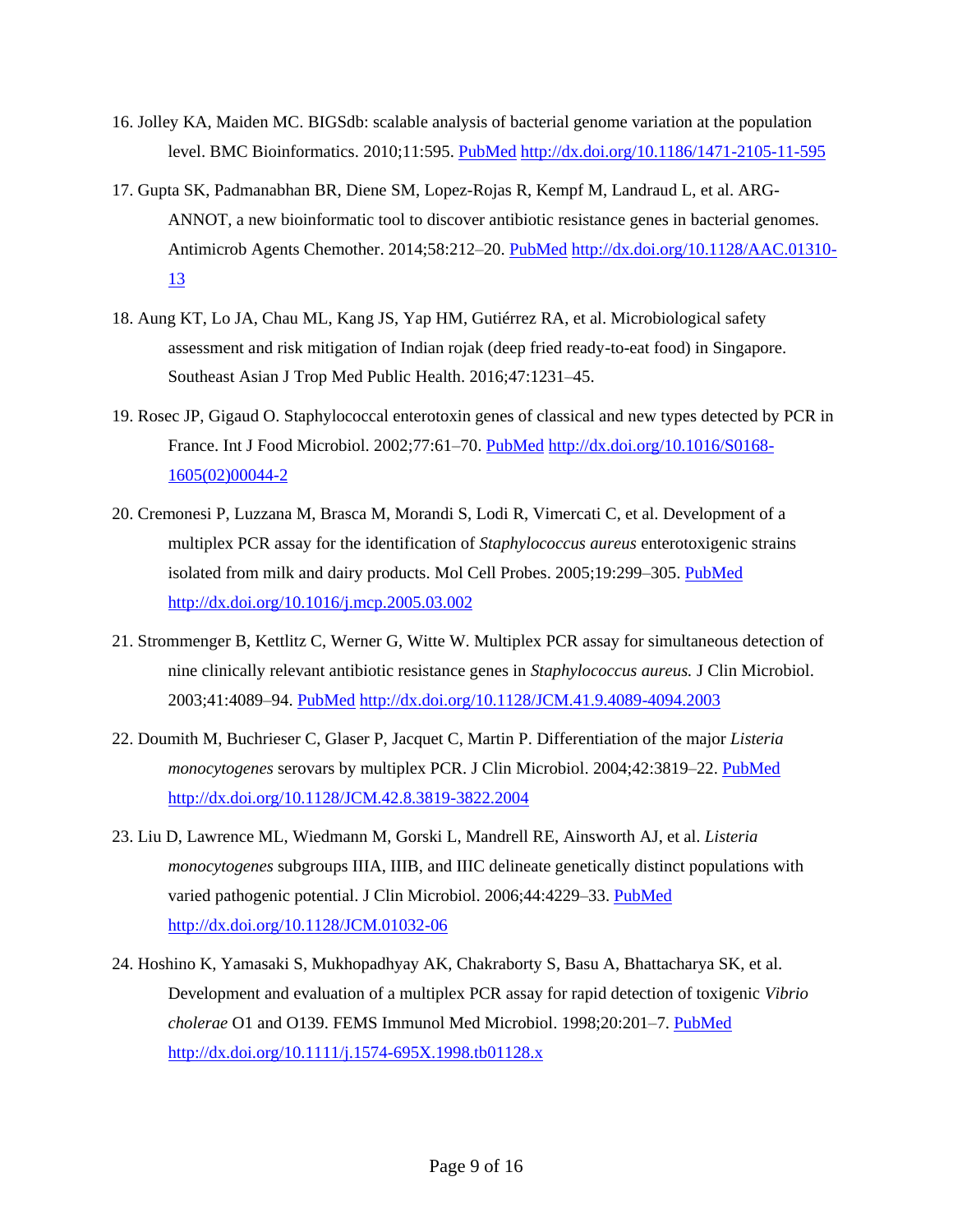- 25. Imani FA, Iman ID, Hosseini DR, Karami A, Marashi SM. Design of a multiplex PCR method for detection of toxigenic-pathogenic in *Vibrio cholerae.* Asian Pac J Trop Med. 2013;6:115–8[.](https://www.ncbi.nlm.nih.gov/entrez/query.fcgi?cmd=Retrieve&db=PubMed&list_uids=23339912&dopt=Abstract) [PubMed](https://www.ncbi.nlm.nih.gov/entrez/query.fcgi?cmd=Retrieve&db=PubMed&list_uids=23339912&dopt=Abstract) [http://dx.doi.org/10.1016/S1995-7645\(13\)60005-X](http://dx.doi.org/10.1016/S1995-7645(13)60005-X)
- 26. Rivera IN, Chun J, Huq A, Sack RB, Colwell RR. Genotypes associated with virulence in environmental isolates of *Vibrio cholerae.* Appl Environ Microbiol. 2001;67:2421–9. [PubMed](https://www.ncbi.nlm.nih.gov/entrez/query.fcgi?cmd=Retrieve&db=PubMed&list_uids=11375146&dopt=Abstract) <http://dx.doi.org/10.1128/AEM.67.6.2421-2429.2001>
- 27. Bej AK, Patterson DP, Brasher CW, Vickery MC, Jones DD, Kaysner CA. Detection of total and hemolysin-producing *Vibrio parahaemolyticus* in shellfish using multiplex PCR amplification of *tl, tdh* and *trh.* J Microbiol Methods. 1999;36:215–25. [PubMed](https://www.ncbi.nlm.nih.gov/entrez/query.fcgi?cmd=Retrieve&db=PubMed&list_uids=10379807&dopt=Abstract) [http://dx.doi.org/10.1016/S0167-](http://dx.doi.org/10.1016/S0167-7012(99)00037-8) [7012\(99\)00037-8](http://dx.doi.org/10.1016/S0167-7012(99)00037-8)
- 28. Tada J, Ohashi T, Nishimura N, Shirasaki Y, Ozaki H, Fukushima S, et al. Detection of the thermostable direct hemolysin gene (*tdh*) and the thermostable direct hemolysin-related hemolysin gene (*trh*) of *Vibrio parahaemolyticus* by polymerase chain reaction. Mol Cell Probes. 1992;6:477–87. [PubMed](https://www.ncbi.nlm.nih.gov/entrez/query.fcgi?cmd=Retrieve&db=PubMed&list_uids=1480187&dopt=Abstract) [http://dx.doi.org/10.1016/0890-8508\(92\)90044-X](http://dx.doi.org/10.1016/0890-8508(92)90044-X)
- 29. Ward RD. FISH-BOL, a case study for DNA barcodes. Methods Mol Biol. 2012;858:423–39[.](https://www.ncbi.nlm.nih.gov/entrez/query.fcgi?cmd=Retrieve&db=PubMed&list_uids=22684969&dopt=Abstract) [PubMed](https://www.ncbi.nlm.nih.gov/entrez/query.fcgi?cmd=Retrieve&db=PubMed&list_uids=22684969&dopt=Abstract) [http://dx.doi.org/10.1007/978-1-61779-591-6\\_21](http://dx.doi.org/10.1007/978-1-61779-591-6_21)
- 30. Agri-Food and Veterinary Authority of Singapore. Sale of food act, chapter 283, section 56 (1), food regulations. December 20, 2016 [cited 2017 Jan 9]. http://www.ava.gov.sg/legislation
- 31. Da Cunha V, Davies MR, Douarre PE, Rosinski-Chupin I, Margarit I, Spinali S, et al.; DEVANI Consortium. *Streptococcus agalactiae* clones infecting humans were selected and fixed through the extensive use of tetracycline. Nat Commun. 2014;5:4544. [PubMed](https://www.ncbi.nlm.nih.gov/entrez/query.fcgi?cmd=Retrieve&db=PubMed&list_uids=25088811&dopt=Abstract) <http://dx.doi.org/10.1038/ncomms5544>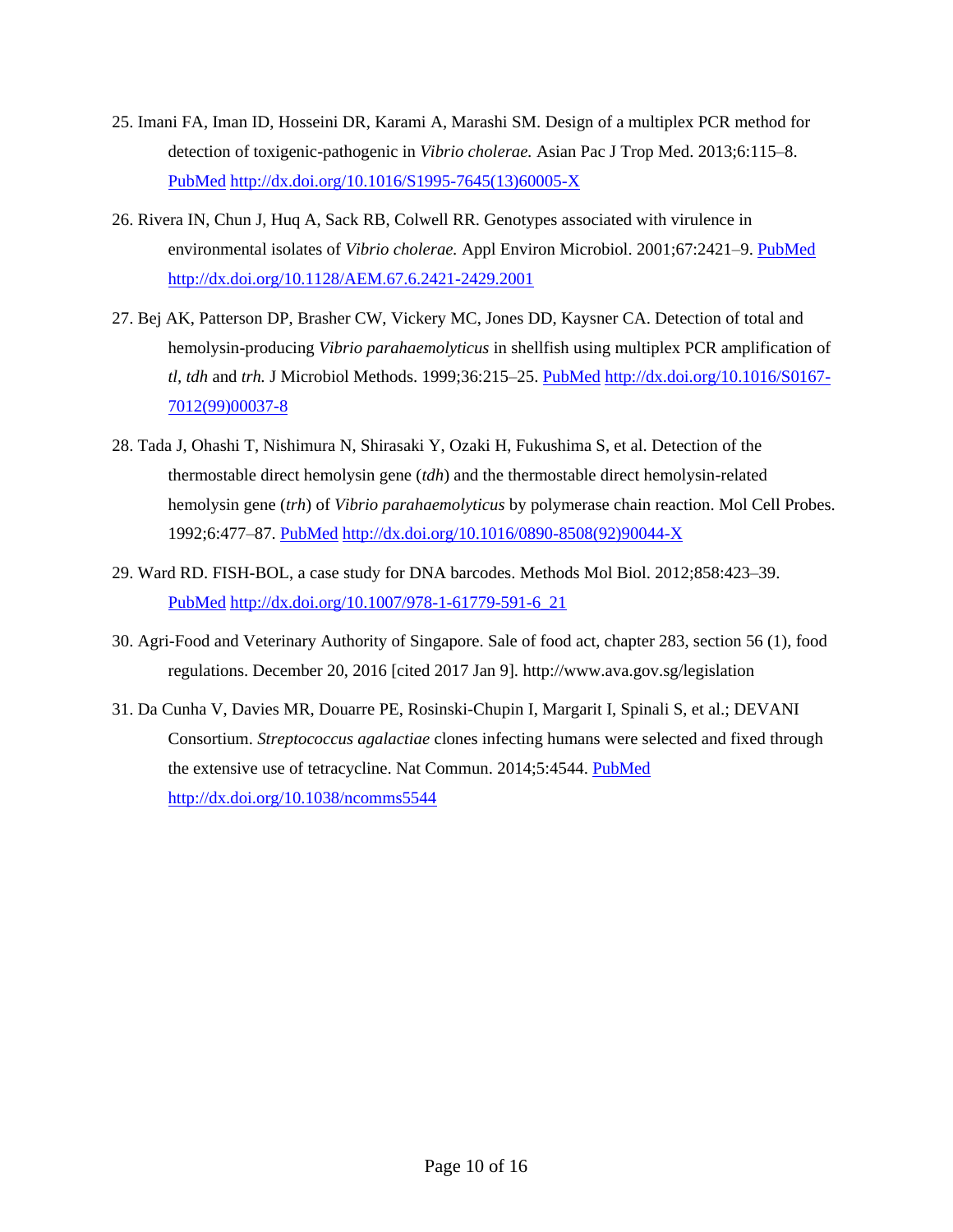**Technical Appendix Table 1.** Characteristics of freshwater and saltwater fish tested during investigation of group B *Streptococcus* infections, Singapore, 2015–2016

|                                                                      |                           | No.     |                                                                                                                           |
|----------------------------------------------------------------------|---------------------------|---------|---------------------------------------------------------------------------------------------------------------------------|
| Sampling location                                                    | Type of sample            | samples | Type of fish collected                                                                                                    |
| Noneating establishment                                              |                           |         |                                                                                                                           |
| Port                                                                 | Whole fish                | 586     | Freshwater fish sold as Asian bighead carp<br>(Hypophthalmichthys nobilis), grass carp                                    |
|                                                                      |                           |         | (Ctenopharyngodon idella), Pangasius dory<br>(Pangasius spp.), snakehead (Channa spp.), and<br>tilapia (Oreochromis spp.) |
| Fresh produce markets (fish stalls at                                | Whole fish, fish          | 39      | Freshwater fish sold as Asian bighead carp,                                                                               |
| ports and wet markets and fresh produce                              | parts                     |         | snakehead-toman (C. micropeltes), snakehead-                                                                              |
| sections of supermarkets)                                            |                           |         | haruan (C. striata), silver carp (Hypophthalmichthys<br><i>molitrix</i> ), and tilapia                                    |
| Fresh produce markets (fish stalls at                                | Whole fish, fish          | 23      | Saltwater fish sold as mackerel tuna (Euthynnus                                                                           |
| ports and wet markets and fresh produce<br>sections of supermarkets) | parts                     |         | affinis), ribbonfish (Trichiurus spp.), salmon (Salmo<br>salar), and wolf herring (Chirocentrus spp.)                     |
| Sashimi suppliers*                                                   | Whole fish, fish<br>parts | 21      | Saltwater fish sold as salmon and tuna (Thunnus<br>spp.)                                                                  |
| Eating establishment                                                 |                           |         |                                                                                                                           |
| Food stalls in (in hawker centers, coffee                            | Sliced fish               | 25      | Freshwater fish sold as Asian bighead carp, grass                                                                         |
| shops, and eating houses)                                            |                           |         | carp, Pangasius dory, and snakehead                                                                                       |
| Food stalls in (in hawker centers, coffee                            | Sliced fish               | 21      | Saltwater fish sold as salmon and Spanish mackerel                                                                        |
| shops, and eating houses)                                            |                           |         | (Scomberomorus spp.), and wolf herring.                                                                                   |
| Restaurants and snack bars*                                          | Sliced fish               | 282     | Saltwater fish sold as salmon, tuna, and tait                                                                             |

\*These locations did not sell freshwater fish meant for raw consumption.

†Generally refers to red sea bream (*Pagrus major*) in authentic Japanese cuisine, but it can be substituted with other fish by retailers in Singapore.

**Technical Appendix Table 2.** Testing of subsamples during investigation of group B *Streptococcus* infections, Singapore, 2015– 2016\*

|                                             | Purpose of testing                       |                                                                               |                                                         |                         |  |  |  |  |
|---------------------------------------------|------------------------------------------|-------------------------------------------------------------------------------|---------------------------------------------------------|-------------------------|--|--|--|--|
|                                             |                                          | Measurement of                                                                |                                                         |                         |  |  |  |  |
|                                             | Detection of organism                    | Detection of food safety                                                      | Detection of food                                       | total microbial load    |  |  |  |  |
| Characteristic                              | implicated in outbreak                   | indicators                                                                    | hygiene indicators                                      | in food                 |  |  |  |  |
| Testing parameter                           | GBS, GBS, serotype<br>III, and GBS ST283 | Aeromonas spp. (A. caviae,<br>A. hydrophila, and A.<br>sobria); Listeria      | Escherichia coli and<br>Staphylococcus<br>aureus counts | Standard plate<br>count |  |  |  |  |
|                                             |                                          | monocytogenes; Salmonella<br>spp.; Vibrio cholerae and V.<br>parahaemolyticus |                                                         |                         |  |  |  |  |
| Type of sample<br>Whole fish, fish parts    |                                          |                                                                               |                                                         |                         |  |  |  |  |
| Organs (brain, eyes, spleen,<br>or kidneys) | Yes                                      | No                                                                            | No                                                      | No                      |  |  |  |  |
| Surface swab specimen                       | Yes                                      | Yest                                                                          | Yest                                                    | No                      |  |  |  |  |
| Muscle                                      | Yes                                      | Yest                                                                          | Yest                                                    | Yest                    |  |  |  |  |
| Sliced fish                                 | Yes                                      | Yes‡                                                                          | Yes                                                     | Yes                     |  |  |  |  |
| Water                                       | Yes                                      | Yes‡                                                                          | Yes                                                     | Yes                     |  |  |  |  |

\*GBS, group B *Streptococcus*; ST, sequence type.

†These parameters were tested on whole fish/fish part samples collected at only fresh produce markets and sashimi suppliers; whole fish samples collected from ports were excluded.

‡All food safety indicators were tested except for *Aeromonas* spp.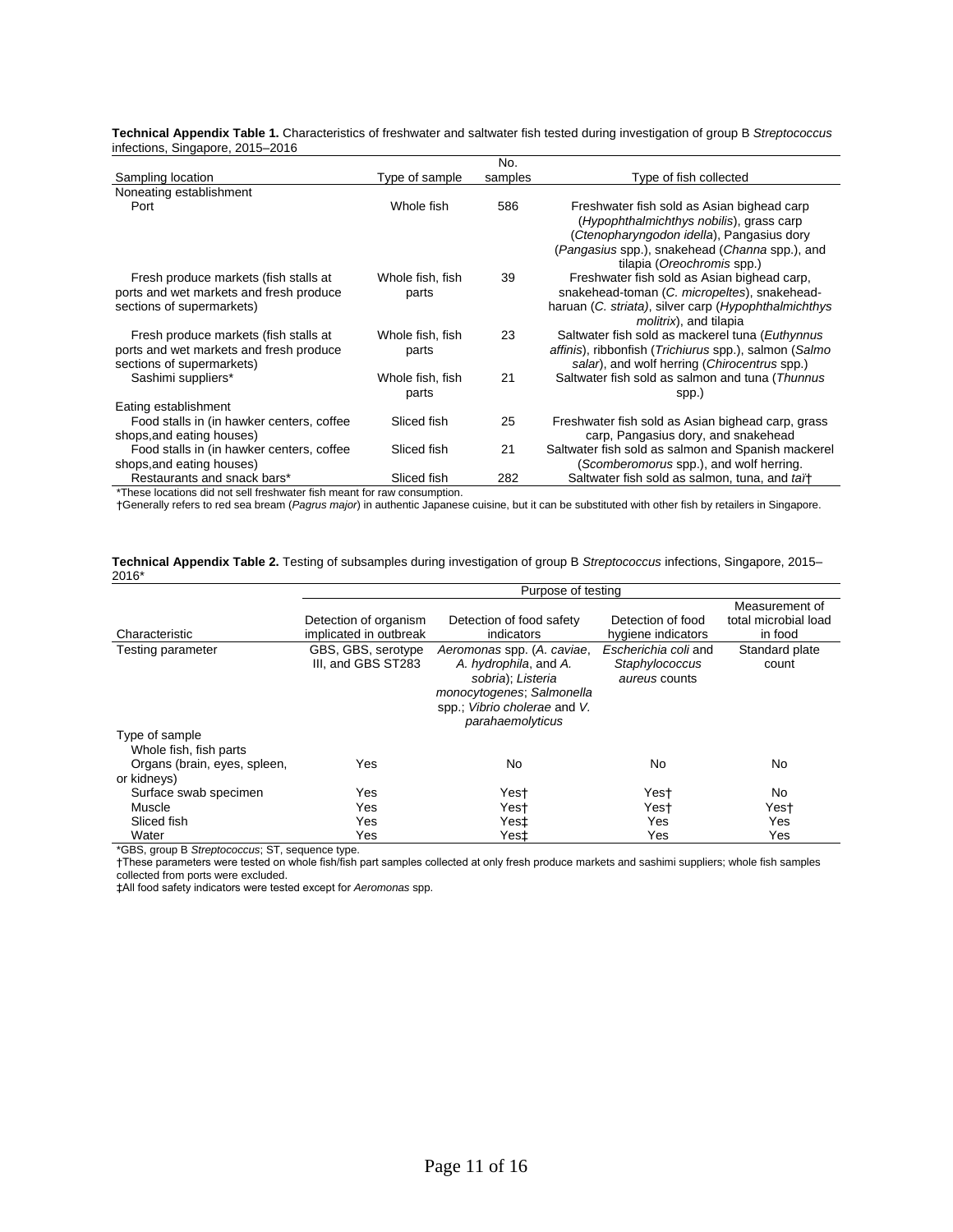|                 |                |                                              |                |               |                         |                 |          |                | Antimicrobial   |
|-----------------|----------------|----------------------------------------------|----------------|---------------|-------------------------|-----------------|----------|----------------|-----------------|
|                 | No. isolates   |                                              |                | Sold as RTE   |                         | Sold as         |          |                | drug resistance |
| Sample ID       | analyzed       | Sample description                           | Type of sample | dish          | Sampling sitet          | freshwater fish | Serotype | <b>ST</b>      | gene‡           |
| SGEHI2015-63§   | 2              | Fish parts (slab) sold as<br>snakehead-toman | Muscle         | <b>No</b>     | Wet market stall        | Yes             | la       | $\overline{7}$ |                 |
| SGEHI2015-IV87  | 2              | Sliced fish sold as salmon                   | Muscle         | Yes (sashimi) | Restaurant/snack<br>bar | No              | la       | $\overline{7}$ |                 |
| SGEHI2015-IV170 | 2              | Sliced fish sold as taï<br>(tilapia)¶        | Muscle         | Yes (sashimi) | Restaurant/snack<br>bar | No              | la       | $\overline{7}$ |                 |
| SGEHI2015-49§   | $\mathbf{1}$   | Fish parts (slab) sold as<br>snakehead-toman | Surface swab   | No            | Wet market stall        | Yes             | la       | 23             | tetM            |
| SGEHI2015-50§   | $\mathbf{1}$   | Fish parts (slab) sold as<br>snakehead-toman | Muscle         | No            | Wet market stall        | Yes             | la       | 23             | tetM            |
| SGEHI2015-243   | 10             | Whole fish sold asmackerel<br>tuna           | Surface swab   | No            | Fish stall (port)       | No              | la       | 23             | IsaC, tetM      |
| SGEHI2015-IV89  | 5              | Sliced fish sold as tuna                     | Muscle         | Yes (sashimi) | Restaurant/snack<br>bar | No              | la       | 103            | tetO#           |
| SGEHI2015-IV211 | $\overline{2}$ | Sliced fish sold as tuna                     | Muscle         | Yes (sashimi) | Restaurant/snack<br>bar | No              | la       | 103            |                 |
| SGEHI2015-IV232 | $\overline{2}$ | Sliced fish sold as salmon                   | Muscle         | Yes (lo-hei)  | Restaurant/snack<br>bar | No              | la       | 103            |                 |
| SGEHI2015-77§   | $\mathbf{1}$   | Fish part (slab) sold as<br>snakehead-toman  | Muscle         | No            | Wet market stall        | Yes             | Ш        | 28             | tetM            |
| SGEHI2015-II47  | $\mathbf{1}$   | Sliced fish sold as grass<br>carp            | Muscle         | Yes (yusheng) | Food stall              | Yes             | Ш        | 652            | tetL, tetM      |
| <b>LG01</b>     | $\mathbf{1}$   | Whole fish sold as Asian<br>bighead carp     | Organs         | No            | Port                    | Yes             | Ш        | 283            |                 |
| <b>LG02</b>     | $\mathbf{1}$   | Whole fish sold as Asian<br>bighead carp     | Muscle         | <b>No</b>     | Port                    | Yes             | Ш        | 283            |                 |
| <b>LG03</b>     | $\mathbf{1}$   | Whole fish sold as Asian<br>bighead carp     | Surface swab   | No            | Port                    | Yes             | Ш        | 283            |                 |
| LG04            | $\mathbf{1}$   | Whole fish sold as Asian<br>bighead carp     | Surface swab   | No            | Port                    | Yes             | Ш        | 283            |                 |
| <b>LG05</b>     | $\mathbf{1}$   | Whole fish sold as Asian<br>bighead carp     | Surface swab   | No            | Port                    | Yes             | Ш        | 283            |                 |
| <b>LG06</b>     | $\mathbf{1}$   | Whole fish sold as Asian<br>bighead carp     | Organs         | No            | Port                    | Yes             | III      | 283            |                 |
| LG07            | $\mathbf{1}$   | Water for holding live<br>freshwater fish    | <b>NA</b>      | <b>NA</b>     | Port                    | <b>NA</b>       | III      | 283            |                 |
| <b>LG08</b>     | $\mathbf{1}$   | Water for holding live<br>freshwater fish    | <b>NA</b>      | <b>NA</b>     | Port                    | <b>NA</b>       | Ш        | 283            |                 |
| <b>LG09</b>     | $\mathbf{1}$   | Water for holding live<br>freshwater fish    | <b>NA</b>      | <b>NA</b>     | Port                    | <b>NA</b>       | Ш        | 283            |                 |
| <b>LG10</b>     | $\mathbf{1}$   | Water for holding live<br>freshwater fish    | <b>NA</b>      | <b>NA</b>     | Port                    | <b>NA</b>       | Ш        | 283            |                 |
| <b>LG11</b>     | $\mathbf{1}$   | Water for holding live<br>freshwater fish    | <b>NA</b>      | <b>NA</b>     | Port                    | <b>NA</b>       | Ш        | 283            |                 |

**Technical Appendix Table 3.** Characteristics of group B *Streptococcus* isolates from fish and water samples, Singapore, 2015–2016\*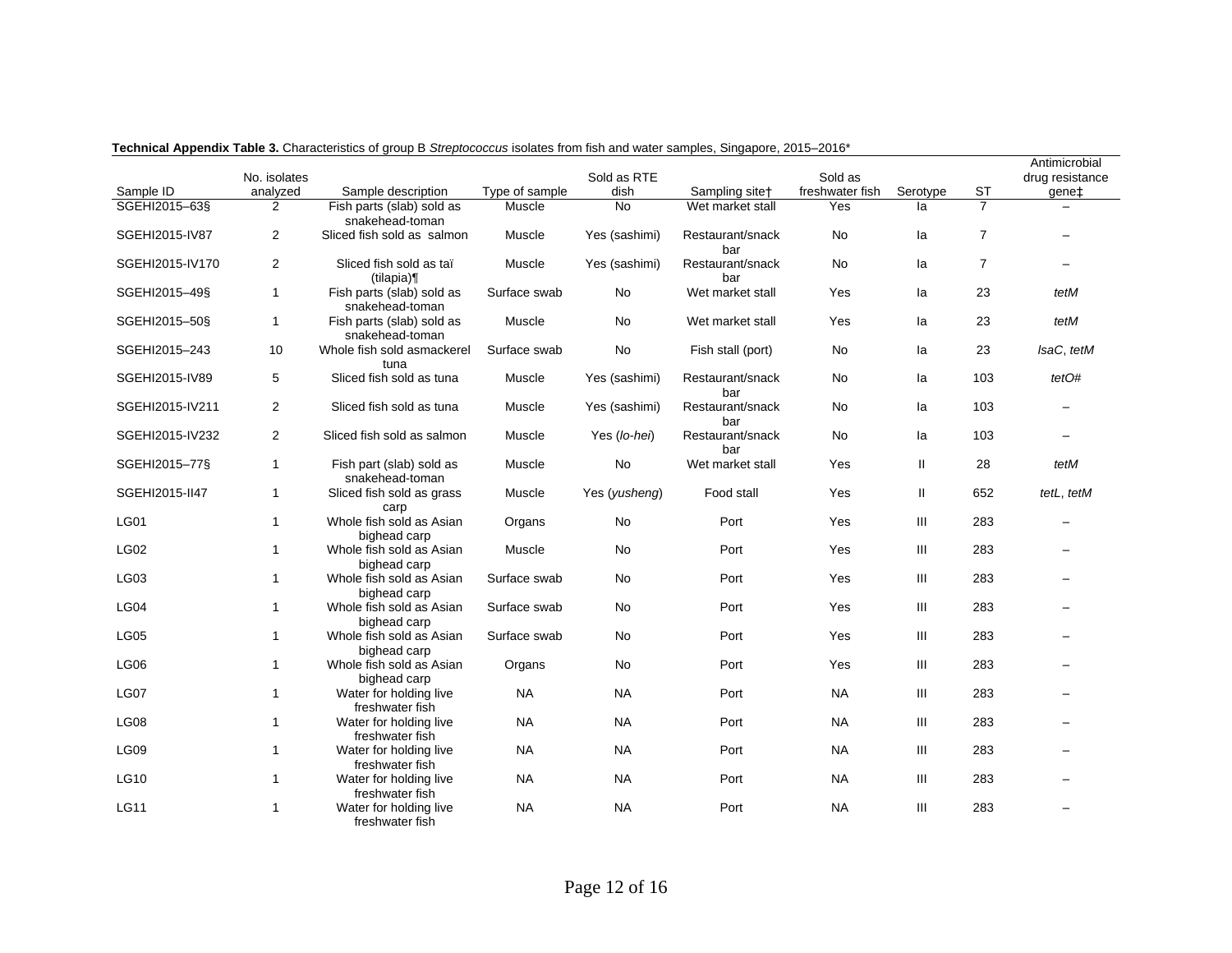|                              | No. isolates   |                                                |                | Sold as RTE   |                         | Sold as         |          |              | Antimicrobial<br>drug resistance |
|------------------------------|----------------|------------------------------------------------|----------------|---------------|-------------------------|-----------------|----------|--------------|----------------------------------|
| Sample ID                    | analyzed       | Sample description                             | Type of sample | dish          | Sampling sitet          | freshwater fish | Serotype | <b>ST</b>    | gene‡                            |
| <b>LG12</b>                  |                | Water for holding live<br>freshwater fish      | <b>NA</b>      | <b>NA</b>     | Port                    | <b>NA</b>       |          |              |                                  |
| SGEHI2015-<br><b>NWC941§</b> | 3              | Sliced fish sold as grass<br>carp              | Muscle         | Yes (yusheng) | Food stall              | Yes             | III      | 283          |                                  |
| SGEHI2015-107§               | $\mathbf{1}$   | Whole live fish sold as<br>snakehead-haruan    | Muscle         | <b>No</b>     | Wet market stall        | Yes             | Ш        | 283          |                                  |
| SGEHI2015-95§                | $\mathbf{1}$   | Fish part (slab) sold as<br>silver carp        | Muscle         | No            | Supermarket             | Yes             | Ш        | 283          |                                  |
| SGEHI2015-22§                | $\overline{2}$ | Fish part (tail) sold as<br>Asian bighead carp | Muscle         | No            | Fish stall (port)       | Yes             | Ш        | 283          |                                  |
| SGEHI2015-25§                | $\mathbf{1}$   | Fish part (head) sold as<br>Asian bighead carp | Muscle         | No            | Fish stall (port)       | Yes             | Ш        | 283          |                                  |
| SGEHI2015-51§                | $\mathbf{1}$   | Fish part (head) sold as<br>Asian bighead carp | Surface swab   | No            | Supermarket             | Yes             | Ш        | 283          |                                  |
| SGEHI2015-31§                | 4              | Fish part (slab) sold as<br>snakehead-toman    | Muscle         | No            | Fish stall (port)       | Yes             | Ш        | 283          |                                  |
| SGEHI2015-57§                | $\mathbf{1}$   | Whole fish sold as black<br>tilapia            | Muscle         | No            | Wet market stall        | Yes             | III      | 283          |                                  |
| SGEHI2015-101§               | $\mathbf{1}$   | Whole fish sold as black<br>tilapia            | Muscle         | No            | Wet market stall        | Yes             | III      | 283          | $\overline{\phantom{0}}$         |
| SGEHI2015-113§               | $\mathbf{1}$   | Whole fish sold as black<br>tilapia            | Muscle         | No            | Supermarket             | Yes             | Ш        | 283          | tetM                             |
| SGEHI2015-114§               | $\mathbf{1}$   | Whole fish sold as black<br>tilapia            | Organs         | No            | Supermarket             | Yes             | III      | 283          | tetM                             |
| SGEHI2015-29§                | $\overline{2}$ | Whole fish sold as red<br>tilapia              | Organs         | No            | Fish stall (port)       | Yes             | III      | 283          |                                  |
| SGEHI2015-59§                | $\mathbf{1}$   | Whole fish sold as black<br>tilapia            | Surface swab   | No            | Wet market stall        | Yes             | Ш        | 283          |                                  |
| SGEHI2015-60§                | $\mathbf{1}$   | Whole fish sold as black<br>tilapia            | Muscle         | No.           | Wet market stall        | Yes             | la       | 24           | tetM                             |
| SGEHI2015-II33               | $\mathbf{1}$   | Sliced fish sold as<br>snakehead               | Muscle         | Yes (yusheng) | Food stall              | Yes             | Ш        | 335          | tetM                             |
| SGEHI2015-IV45               | 5              | Sliced fish sold as taï<br>(tilapia)           | Muscle         | Yes (sashimi) | Restaurant/snack<br>bar | No              | Ш        | 651          | ermB, tetL                       |
| SGEHI2015-IV118              | $\overline{2}$ | Sliced fish sold as salmon                     | Muscle         | Yes (sashimi) | Restaurant/snack<br>bar | No              | Ш        | 861          | IsaC, msrD, tetO                 |
| SGEHI2015-IV100              | 3              | Sliced fish sold as salmon                     | Muscle         | Yes (sashimi) | Restaurant/snack<br>bar | No              | V, la    | 1, 485       | tetM                             |
| SGEHI2015-IV104              | $\mathbf{2}$   | Sliced fish sold as salmon                     | Muscle         | Yes (sashimi) | Restaurant/snack<br>bar | No              | V        | $\mathbf{1}$ | tetM                             |
| SGEHI2015-II55               | $\overline{2}$ | Sliced fish sold as wolf<br>herring            | Muscle         | Yes (yusheng) | Food stall              | <b>No</b>       | V        | $\mathbf{1}$ | tetM                             |
| SGEHI2015-II56               | $\mathbf{1}$   | Sliced fish sold as Asian<br>bighead carp      | Muscle         | <b>No</b>     | Food stall              | Yes             | V        | 1            | tetM                             |
| SGEHI2015-IV74               | 1              | Sliced fish sold as salmon                     | Muscle         | Yes (sashimi) | Restaurant/snack<br>bar | No              | VII      | 1            | tetM                             |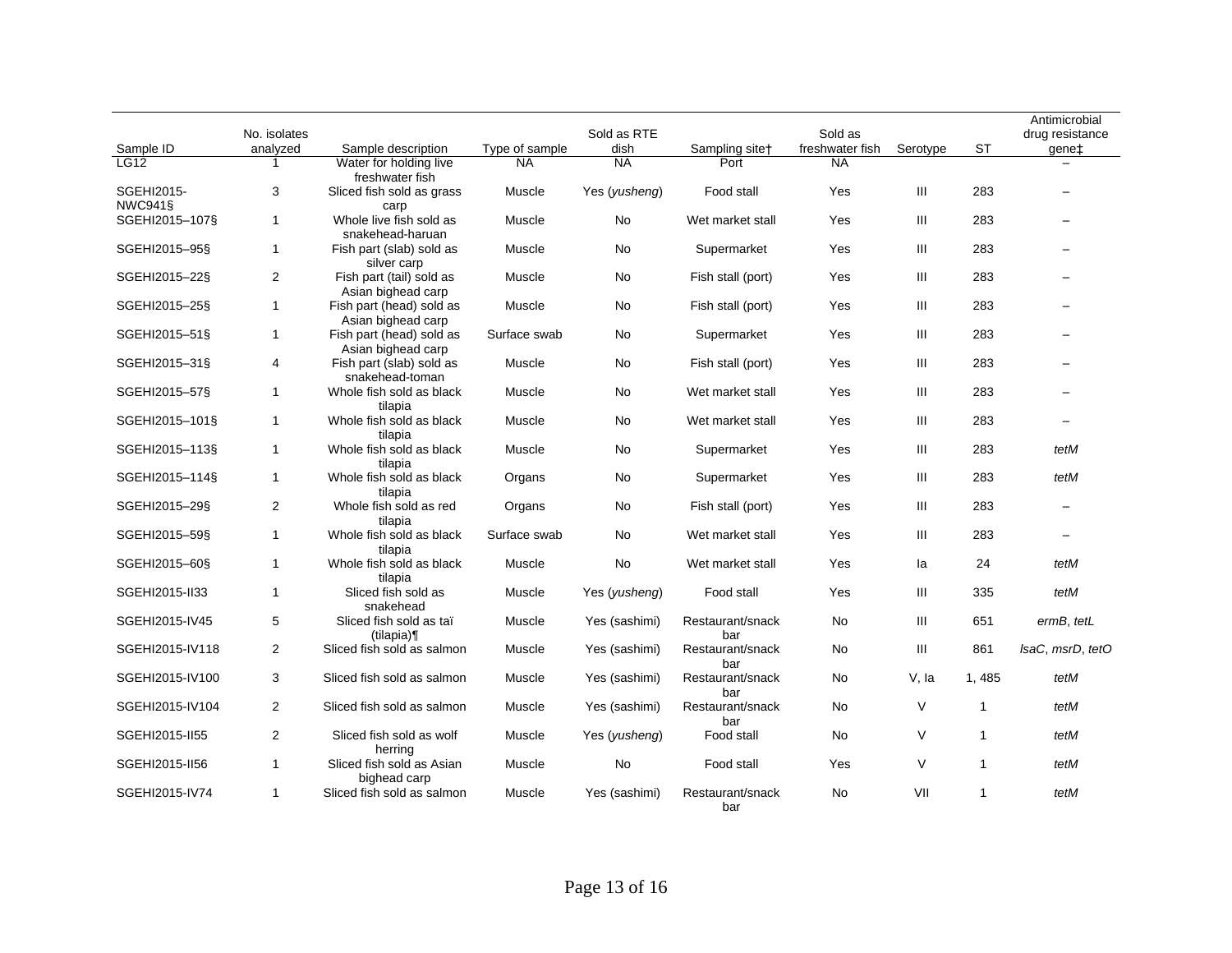|                 |              |                                     |                |               |                            |                 |          |     | Antimicrobial   |
|-----------------|--------------|-------------------------------------|----------------|---------------|----------------------------|-----------------|----------|-----|-----------------|
|                 | No. isolates |                                     |                | Sold as RTE   |                            | Sold as         |          |     | drug resistance |
| Sample ID       | analvzed     | Sample description                  | Type of sample | dish          | Sampling site <sup>+</sup> | freshwater fish | Serotype | -ST | qene‡           |
| SGEHI2015-IV72  |              | Sliced fish sold as salmon          | Muscle         | Yes (sashimi) | Restaurant/snack<br>bar    | No.             | VII      |     | tetM, tetO      |
| SGEHI2015-IV132 |              | Sliced fish sold as salmon          | Muscle         | Yes (sashimi) | Restaurant/snack<br>bar    | No              |          | 24  | tetM            |
| SGEHI2015-IV227 |              | Sliced fish sold as wolf<br>herring | Muscle         | Yes (lo-hei)  | Restaurant/snack<br>bar    | No              |          | 167 | tetM            |

\*NA, not applicable; RTE, ready-to-eat; ST, sequence type; *lo-hei*, Lunar New Year festive dish consisting of raw fish slices served with raw vegetables and condiments; *yusheng*, Chinese style sliced raw fish dish served separately with porridge.

†Food stalls refer to stalls housed within larger eating establishments that include hawker centers, coffee shops, and eating houses. Supermarkets refer to fresh produce sections of supermarkets and exclude sashimi and sushi counters of supermarkets.

‡–, no genes encoding resistance from the ARGannot database (including those acting on aminoglycosides, β-lactams, colistin, fosfomycin, fluoroquinolones, glycopeptides, macrolides, lincosamide, streptogramines, phenicols, rifampin, sulfonamides, tetracyclines, and trimethoprim) were detected by SRST2 from the genome sequencing data.

§Isolates also described in a study (7) on the analysis of clinical, epidemiologic, and bacterial sequencing data obtained during investigation of group B Streptococcus infections.

¶Fish identified as tilapia (*Oreochromis* spp.) by using the DNA barcoding method (*29*).

#Gene encoding resistance to tetracycline (t*etO*) was detected in 3 of the 5 isolates.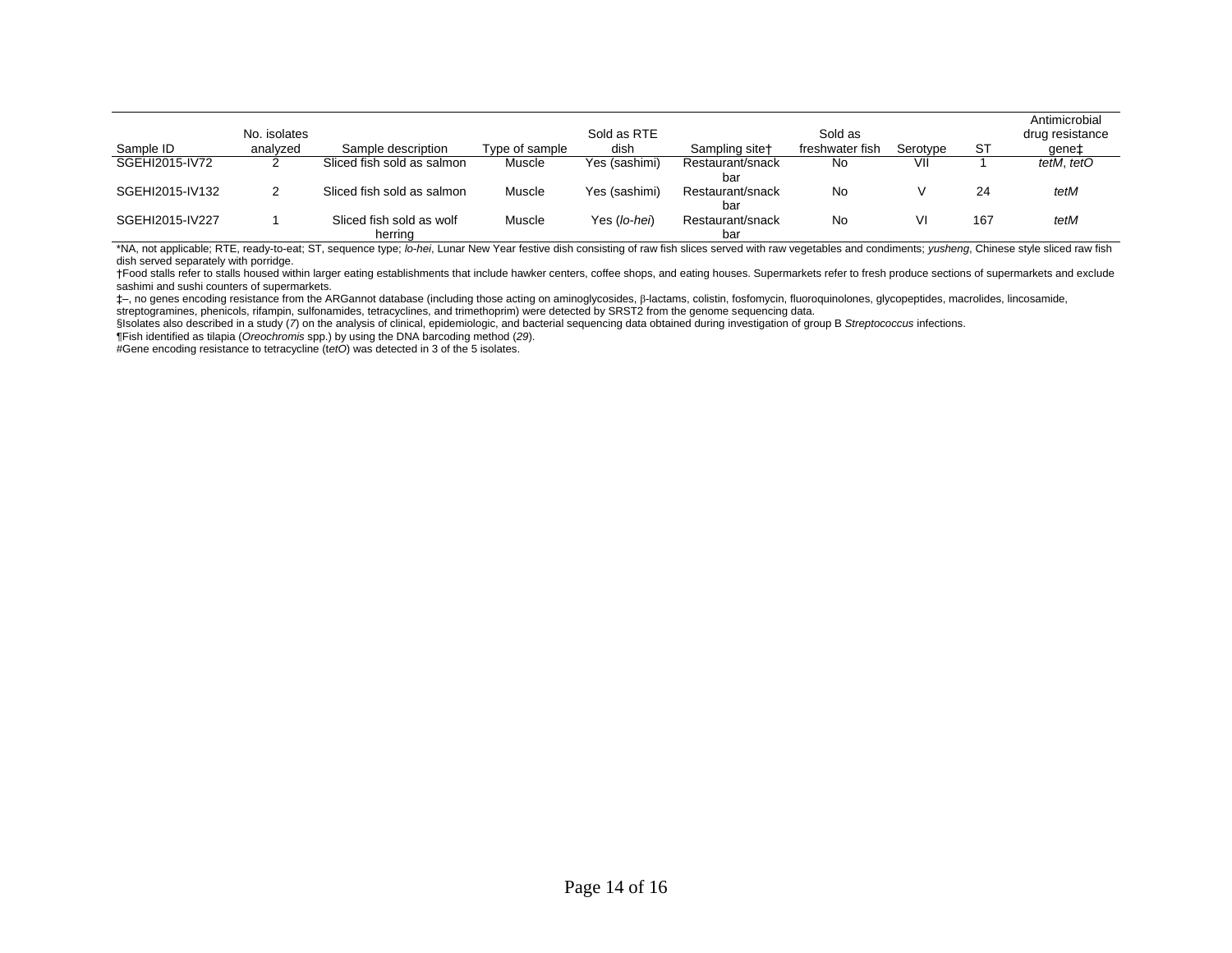

**Technical Appendix Figure 1.** Group B *Streptococcus* infections caused by handling and consumption of raw fish, Singapore, 2015–2016. SPC of fish muscle before and after rinsing with water. Dashed horizontal line indicates regulatory limit of Singapore for SPCs in ready-to-eat foods (<5 log<sub>10</sub> CFU/g) (30). Top and bottom of boxes in plots indicate 25th and 75th percentiles, horizontal lines indicate medians, and error bars indicate minimum and maximum values. Open circles indicate outliers. NS, not significant (p>0.05); SPC, standard plate count; SG, Singapore government.